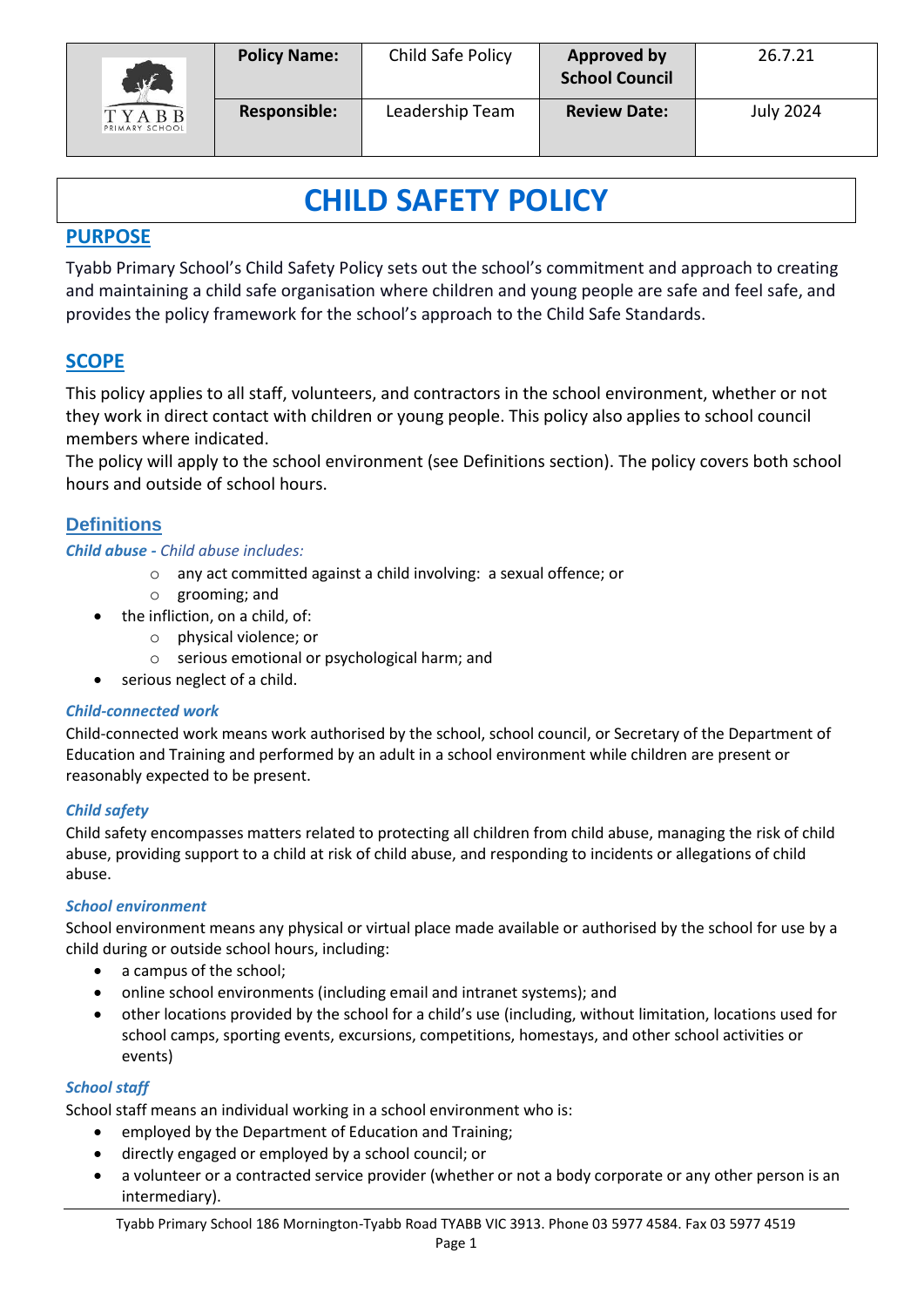## **STATEMENT OF COMMITMENT TO CHILD SAFETY**

**Tyabb Primary School** is committed to the safety and wellbeing of all children and young people. This will be the primary focus of our care and decision-making.

**Tyabb Primary School** 's approach to creating and maintaining a child safe school environment is guided by our school philosophy and values. At Tyabb Primary School our vision is that *"All students are empowered to learn and achieve their personal best through high quality teaching and the best environment for learning which equip them with the knowledge, skills, values and positive mindset to become active, engaged and productive members of the local and global community."* We know children can struggle to achieve their personal best if they are not safe from abuse.

At Tyabb Primary School our values guide the decisions and behaviours of all members of our school community, including in relation to child safety:

- Respect To act in a way that shows you care for yourself, others and the environment.
- Safety To behave in a safe manner. To protect yourself and others from injury, risk or danger.
- Responsibility To take care of someone or something. To make good choices and accept the consequences of your actions.
- Integrity To do the right thing and be kind, caring, honest and trustworthy.
- Optimism To always strive for your best and display a positive attitude.

**Tyabb Primary School** has zero tolerance for child abuse.

We are committed to providing a child safe environment where children and young people are safe and feel safe, and their voices are heard about decisions that affect their lives. Our child safe policies, procedures, strategies and practices will be inclusive of the needs of all children, particularly Aboriginal and Torres Strait Islander children, children from culturally and linguistically diverse backgrounds, children with disabilities, and children who are vulnerable.

Every person involved in **Tyabb Primary School** has a responsibility to understand the important and specific role he/she plays individually and collectively to ensure that the wellbeing and safety of all children and young people is at the forefront of all they do and every decision they make.

## **Child safety principles**

In its planning, decision-making and operations **Tyabb Primary School** will:

- 1. Take a preventative, proactive and participatory approach to child safety;
- 2. Value and empower children to participate in decisions which affect their lives;
- 3. Foster a culture of openness that supports all persons to safely disclose risks of harm to children
- 4. Respect diversity in cultures and child rearing practices while keeping child safety paramount;
- 5. Provide written guidance on appropriate conduct and behaviour towards children;
- 6. Engage only the most suitable people to work with children and have high quality staff and volunteer supervision and professional development;
- 7. Ensure children know who to talk with if they are worried or are feeling unsafe, and that they are comfortable and encouraged to raise such issues;
- 8. Report suspected abuse, neglect or mistreatment promptly to the appropriate authorities;
- 9. Share information appropriately and lawfully with other organisations where the safety and wellbeing of children is at risk; and
- 10. Value the input of and communicate regularly with families and carers.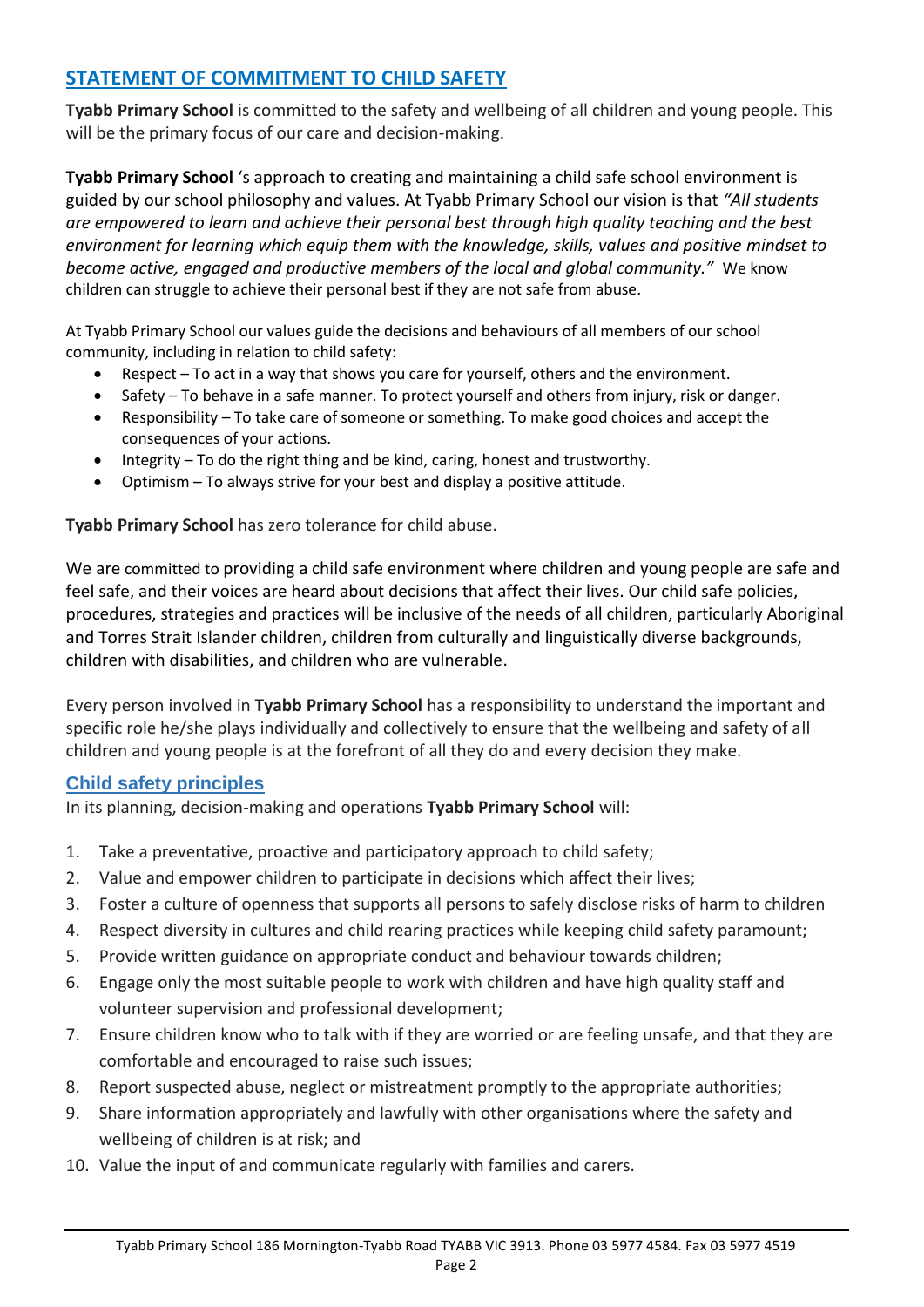## **Strategies to embed a child safe culture**

Tyabb Primary School's culture encourages staff, students, parents and the school community to raise, discuss and scrutinise child safety concerns. This makes it more difficult for abuse to occur and remain hidden.

All child safety documents, including this policy, the Child Safety Code of Conduct, the school's Child Safety Responding and Reporting Obligations (including Mandatory Reporting) Policy and Procedures, *[Identifying and Responding to All Forms of Abuse in Victorian Schools](https://www.education.vic.gov.au/Documents/about/programs/health/protect/ChildSafeStandard5_SchoolsGuide.pdf)* and the [Four Critical Actions for](https://www.education.vic.gov.au/Documents/about/programs/health/protect/FourCriticalActions_ChildAbuse.pdf)  [Schools](https://www.education.vic.gov.au/Documents/about/programs/health/protect/FourCriticalActions_ChildAbuse.pdf) are readily available online and in hard copy at our main office for all staff and students to read at any time.

Child safety is everyone's responsibility. **All school staff** are required to:

- Act in accordance with the school's Child Safety Code of Conduct, which clearly sets out the difference between appropriate and inappropriate behaviour
- Act in accordance with the Child Safety Responding and Reporting Obligations (including Mandatory Reporting) Policy and Procedures at all times, including following the [Four Critical Actions for Schools](https://www.education.vic.gov.au/Documents/about/programs/health/protect/FourCriticalActions_ChildAbuse.pdf) where necessary
- Undertake annual guidance and training on child safety
- Act in accordance with their legal obligations, including:
	- o Failure to disclose offence (applies to all adults)
	- o Duty of care (applies to all school staff)
	- o Mandatory reporting obligations (applies to all mandatory reporters, including teachers, principals, registered psychologists, and registered doctors and nurses)
	- o Failure to protect offence (applies to a person in a position of authority within the school)
	- o Reportable conduct obligations (applies to all school staff in reporting conduct to the principal, and applies to the principal in reporting to Employee Conduct Branch)
	- o Organisational duty of care (applies to the school as an organisation)
	- o For more information on these obligations, see Identifying and Responding to All Forms [of Abuse in Victorian Schools.](https://www.education.vic.gov.au/Documents/about/programs/health/protect/ChildSafeStandard5_SchoolsGuide.pdf)

As part of Tyabb Primary School's child safe culture, **school leadership** (including the principal and assistant principal[s]) will:

- Consider the diversity of all children, including (but not limited to) the needs of Aboriginal and Torres Strait Islander children, children from culturally and linguistically diverse backgrounds, children with disabilities, and children who are vulnerable, when implementing the Child Safe **Standards**
- Ensure that child safety is a regular agenda item at school leadership meetings and staff meetings
- Encourage and enable staff professional learning and training to build deeper understandings of child safety and prevention of abuse
- Ensure that no one is prohibited or discouraged from reporting an allegation of child abuse to a person external to the school or from making records of any allegation.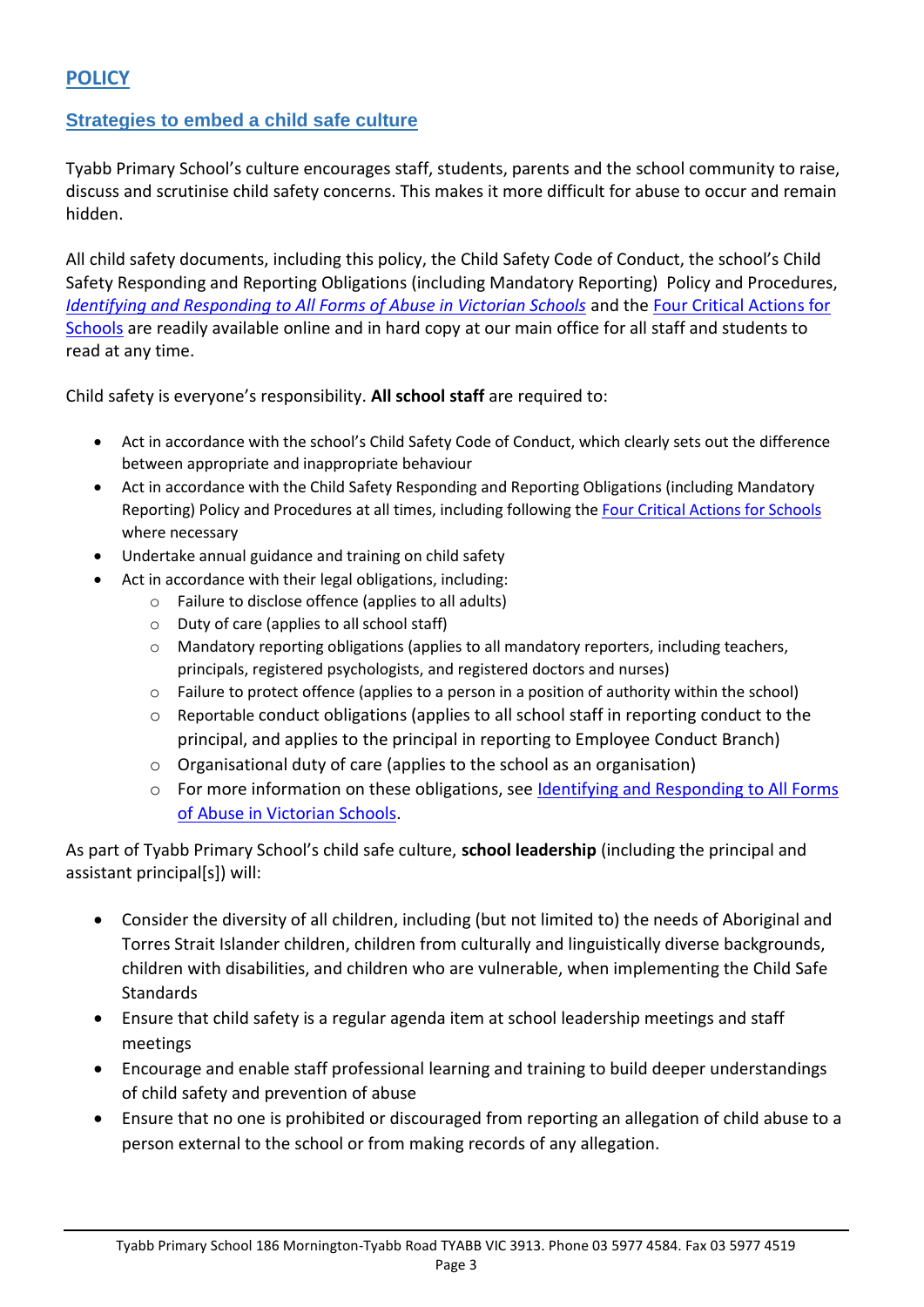## As part of Tyabb Primary School's child safe culture, **school mandatory reporting staff** are required to:

- Complete the Protecting Children [Mandatory reporting and other obligations](http://elearn.com.au/det/protectingchildren/) online module every year [Note that it is a DET requirement that mandatory reporters complete this training annually. It also helps with demonstrating compliance with the Child Safe Standards]
- Read the school's Child Safety Code of Conduct on induction, and maintain familiarity with that document
- Read the school's Child Safety Responding and Reporting Obligations (including Mandatory Reporting) Policy and Procedures on induction, and maintain familiarity with that document
- Read the school's Child Safety Policy (this document) on induction, and maintain familiarity with that document.

As part of Tyabb Primary School's child safe culture, in performing the functions and powers given to them under the *Education and Training Reform Act 2006*, **school councils and school council members** will:

- Ensure that child safety is a regular agenda item at school council meetings
- Consider the diversity of all children, including (but not limited to) the needs of Aboriginal and Torres Strait Islander children, children from culturally and linguistically diverse backgrounds, children with disabilities, and children who are vulnerable, when making decisions regarding the Child Safe Standards
- Undertake annual guidance and training on child safety, such as the Child Safe Standards School [Council Training PowerPoint.](https://www.education.vic.gov.au/Documents/about/programs/health/protect/school-council-training.pptx)
- Approve the Child Safety Code of Conduct to the extent that it applies to school council employees and members, and if updated, note the new document in its school council meeting minutes
- When hiring employees, ensure that selection, supervision and management practices are child safe (unless delegated to the principal).

School leadership will maintain records of the above processes.

## **Roles and responsibilities**

School leaders will ensure that each person understands their role, responsibilities and behaviour expected in protecting children and young people from abuse and neglect. Staff will comply with the school's Child Safety Code of Conduct, which sets out clearly the difference between appropriate and inappropriate behaviour.

Specific child safety responsibilities:

- The Principal and Child Safety Officer (Assistant Principal) are responsible for reviewing and updating the Child Safety Policy every 3 years.
- The Principal and Child Safety Officer (Assistant Principal) are responsible for monitoring the school's compliance with the Child Safety Policy. The school community should approach The Principal and/or the Child Safety Officer (Assistant Principal) if they have any concerns about the school's compliance with the Child Safety Policy.
- The Principal and/or the Child Safety Officer (Assistant Principal) are responsible for informing the school community about this policy, and making it publicly available.
- Other specific roles and responsibilities are named in Tyabb Primary School's other child safety policies and procedures, including the Child Safety Code of Conduct, Child Safety Responding and Reporting Obligations (including Mandatory Reporting) Policy and Procedures, and risk assessment register.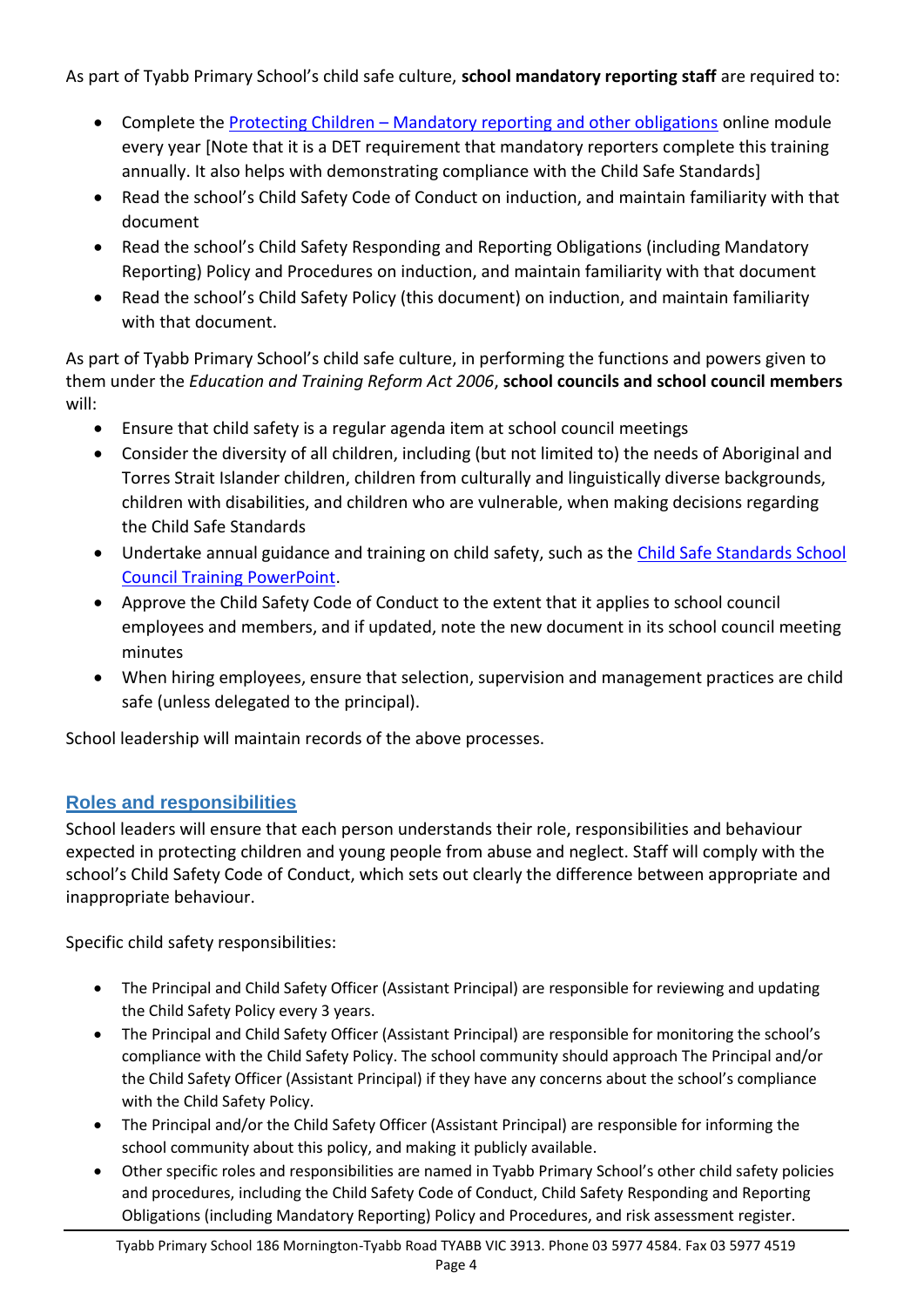## **Recruitment**

Tyabb Primary School follows the Department's Recruitment in Schools guide to ensure child safe recruitment practices, available on the [Department's website](https://www.education.vic.gov.au/hrweb/careers/Pages/recruitinsch.aspx). We take all reasonable steps to employ skilled people to work with children. We develop selection criteria and advertisements which clearly demonstrate our commitment to child safety and an awareness of our social and legislative responsibilities. Our school understands that when recruiting staff and volunteers we have ethical as well as legislative obligations.

All prospective volunteers are required to comply with our school's Volunteers Policy, including in relation to assessing the suitability of prospective volunteers and obtaining checks required under this policy. "All prospective volunteers are required to maintain a valid Working with Children Check". Note that if your school requires ALL volunteers to obtain a Working with Children Check, this will include requiring all volunteers on fete stalls, fundraising committees etc. to hold a Working with Children Check.

## **Training and supervision**

Training and education is important to ensure that everyone in the school understands that child safety is everyone's responsibility.

Our school culture aims for all staff and volunteers (in addition to parents/carers and children) to feel confident and comfortable in coming forward with any allegations or suspicions of child abuse or child safety concerns. We train our staff and volunteers to identify, assess, and minimise risks of child abuse and to detect potential signs of child abuse. This training occurs annually or more often as required. The Ministerial Order on Child Safe Standards requires schools to ensure that appropriate guidance and training is provided to their staff and school council members "at least annually" on roles and responsibilities for managing the risk of child abuse, child abuse risks in the school environment, and the school's current child safety standards.

We also support our staff and volunteers through ongoing supervision to develop their skills to protect children from abuse, to promote the cultural safety of Aboriginal and Torres Strait Islander children and children from linguistically and/or diverse backgrounds, and the safety of children with a disability and vulnerable children.

New employees and volunteers will be inducted into the school, by being referred to the Child Safety Policy (this document), the Child Safety Code of Conduct, and the Child Safety Responding and Reporting Obligations (including Mandatory Reporting) Policy and Procedures on the school website. They will also be supervised regularly to ensure they understand our school's commitment to child safety, and that their behaviour towards children is safe and appropriate. All employees of our school will be monitored and assessed via regular performance review to ensure their continuing suitability for child-connected work. Any inappropriate behaviour will be reported by school staff to the Principal or Assistant Principal and will be managed in accordance with Tyabb Primary School's Child Safety Responding and Reporting Obligations (including Mandatory Reporting) Policy and Procedures where required.

## **Reporting a child safety concern or complaint**

The school has clear expectations for all staff and volunteers in making a report about a child or young person who may be in need of protection. All staff (including school council employees) must follow the school's Child Safety Responding and Reporting Obligations (including Mandatory Reporting) Policy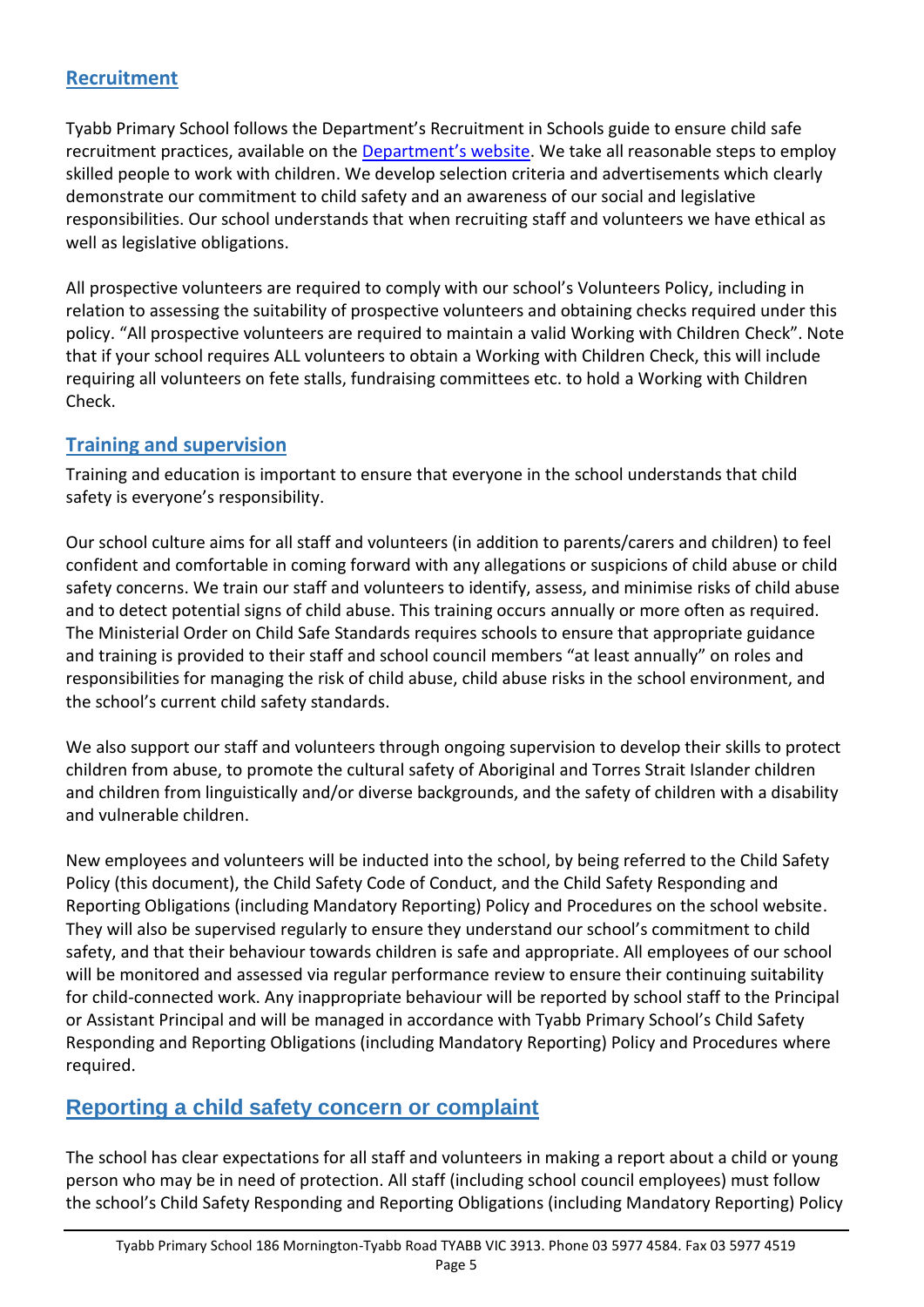and Procedures, including following the [Four Critical Actions for Schools](https://www.education.vic.gov.au/Documents/about/programs/health/protect/FourCriticalActions_ChildAbuse.pdf) if there is an incident, disclosure or suspicion of child abuse. Immediate actions should include reporting their concerns to DHHS Child Protection, Victoria Police and/or another appropriate agency and notifying the principal or a member of the school leadership team of their concerns and the reasons for those concerns.

Tyabb Primary School will never prohibit or discourage school staff from reporting an allegation of child abuse. The school will always take action to respond to a complaint in accordance with the school's Child Safety Responding and Reporting Obligations (including Mandatory Reporting) Policy and Procedures. In accordance with Action 4 of the Four Critical Actions for Schools, Tyabb Primary School will provide ongoing support for students affected by child abuse.

The Child Safety Responding and Reporting Obligations (including Mandatory Reporting) Policy and Procedures can be found on the school website at [tyabb.ps@education.vic.gov.au](mailto:tyabb.ps@education.vic.gov.au)

## **Risk reduction and management**

Tyabb Primary School believes the wellbeing of children and young people is paramount, and is vigilant in ensuring proper risk management processes, found in the school's risk assessment register. The school recognises there are potential risks to children and young people and will take a risk management approach by undertaking preventative measures.

We will identify and mitigate the risks of child abuse in school environments by taking into account the nature of each school environment, the activities expected to be conducted in that environment and the characteristics and needs of all children expected to be present in that environment. Tyabb Primary School monitors and evaluates the effectiveness of the actions it takes to reduce or remove risks to child safety, more information can be found in the school's risk assessment register.

## **Listening to, communicating with and empowering children**

Tyabb Primary School has developed a safe, inclusive and supportive environment that involves and communicates with children, young people and their parents/carers. We encourage child and parent/carer involvement and engagement that informs safe school operations and builds the capability of children and parents/carers to understand their rights and their responsibilities. Our school is committed to supporting and encouraging students to use their voice to raise and share their concerns with a trusted adult at any time of need. Students can access information on how to report abuse through their classroom teacher, our Child Safety Officer (Assistant Principal) and the School Principal.

When the school is gathering information in relation to a complaint about alleged misconduct with or abuse of a child, the school will listen to the complainant's account and take them seriously, check understanding and keep the child (and/or their parents/carers, as appropriate) informed about progress.

The school will promote the Child Safe Standards in ways that are readily accessible, easy to understand, and user-friendly to children, including:

- All of our child safety policies and procedures will be available for the students and parents to read on the school website [tyabb.ps@education.vic.gov.au](mailto:tyabb.ps@education.vic.gov.au) or at the main office
- PROTECT Child Safety posters will be displayed across the school and explained in a child friendly manner
- School newsletters will inform students and the school community about the school's commitment to child safety, and strategies or initiatives that the school is taking to ensure student safety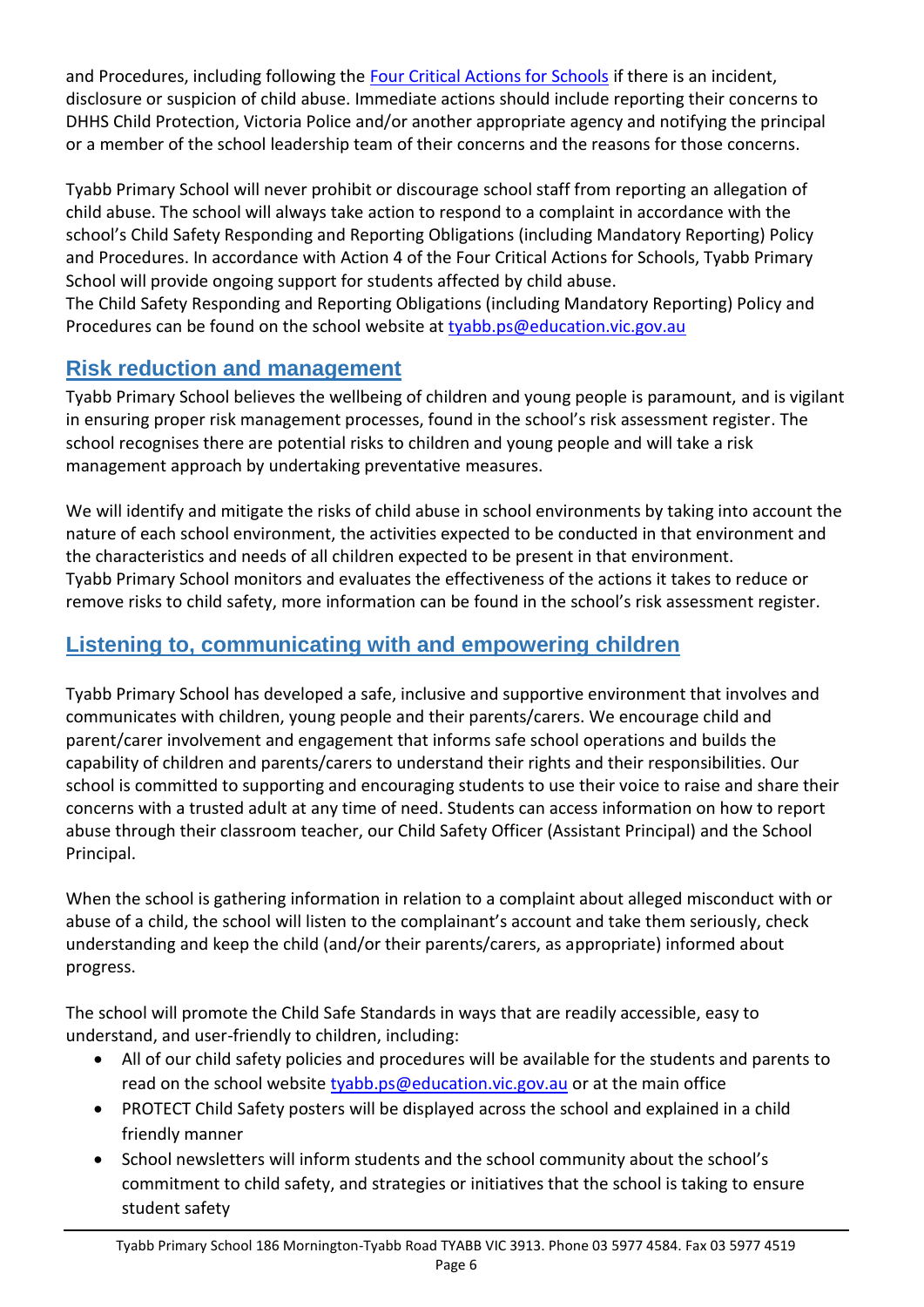- Age-appropriate discussions about child safety will be given to students by their classroom teacher or the Child Safety Officer
- The Child Safe Standards are addressed and explained at year level assemblies or parent information sessions when appropriate.

The school will use its health and wellbeing programs to deliver appropriate education to its students about:

- standards of behaviour for students attending the school;
- healthy and respectful relationships (including sexuality);
- resilience; and child abuse awareness and prevention.

These programs include Start Up Program, Values Education, You Can Do It Program, Respectful Relationships, sexuality education, e-smart education programs, MPower Girls Program and Revved Up.

## **Communications**

This school is committed to communicating our child safety strategies to the school community through:

- Ensuring that the Child Safety Policy (this document), Code of Conduct, and the Child Safety Responding and Reporting Obligations (including Mandatory Reporting) Policy and Procedure are available on the school website at [tyabb.ps@education.vic.gov.au](mailto:tyabb.ps@education.vic.gov.au)
- Once per year or more often if required, reminders in the school newsletter of our school's commitment to child safety
- Ensuring that child safety is a regular agenda item at school leadership meetings and staff meetings for discussion
- School tours with prospective parents, at parent information sessions or when inducting visitors and volunteers to our school

## **Confidentiality and privacy**

This school collects, uses and discloses information about particular children and their families in accordance with Victorian privacy law. The principles regulating the collection, use and storage of information is included in the Department of Education and Training's [Schools' Privacy Policy](https://www.education.vic.gov.au/Pages/schoolsprivacypolicy.aspx).

## **Related policies and documents**

Related policies and documents include:

- Code of Conduct (available on our school website)
- Child Safety Responding and Reporting Obligations (including Mandatory Reporting) Policy and Procedures
- Risk assessment register
- [Identifying and Responding to All Forms of Abuse in Victorian Schools](https://www.education.vic.gov.au/Documents/about/programs/health/protect/ChildSafeStandard5_SchoolsGuide.pdf)
- [Four Critical Actions for Schools](https://www.education.vic.gov.au/Documents/about/programs/health/protect/FourCriticalActions_ChildAbuse.pdf)
- [Recording your actions: Responding to suspected child abuse](https://www.education.vic.gov.au/Documents/about/programs/health/protect/PROTECT_Schoolstemplate.pdf)  A template for Victorian schools
- [Identifying and Responding to Student Sexual Offending](https://www.education.vic.gov.au/Documents/about/programs/health/protect/SSO_Policy.pdf)
- [Four Critical Actions for Schools: Responding to Student Sexual Offending](https://www.education.vic.gov.au/Documents/about/programs/health/protect/FourCriticalActions_SSO.pdf)
- [School Policy and Advisory Guide](https://www.education.vic.gov.au/school/principals/spag/safety/Pages/dutyofcare.aspx)  Duty of Care
- School Policy and Advisory Guide [Child Protection Reporting Obligations.](https://www.education.vic.gov.au/school/principals/spag/safety/Pages/childprotectobligation.aspx)

## **Policy evaluation and review**

To ensure ongoing relevance and continuous improvement, this policy will be reviewed every 3 years. This policy was updated and approved on the 26th July 2021 and is scheduled for review in July 2024.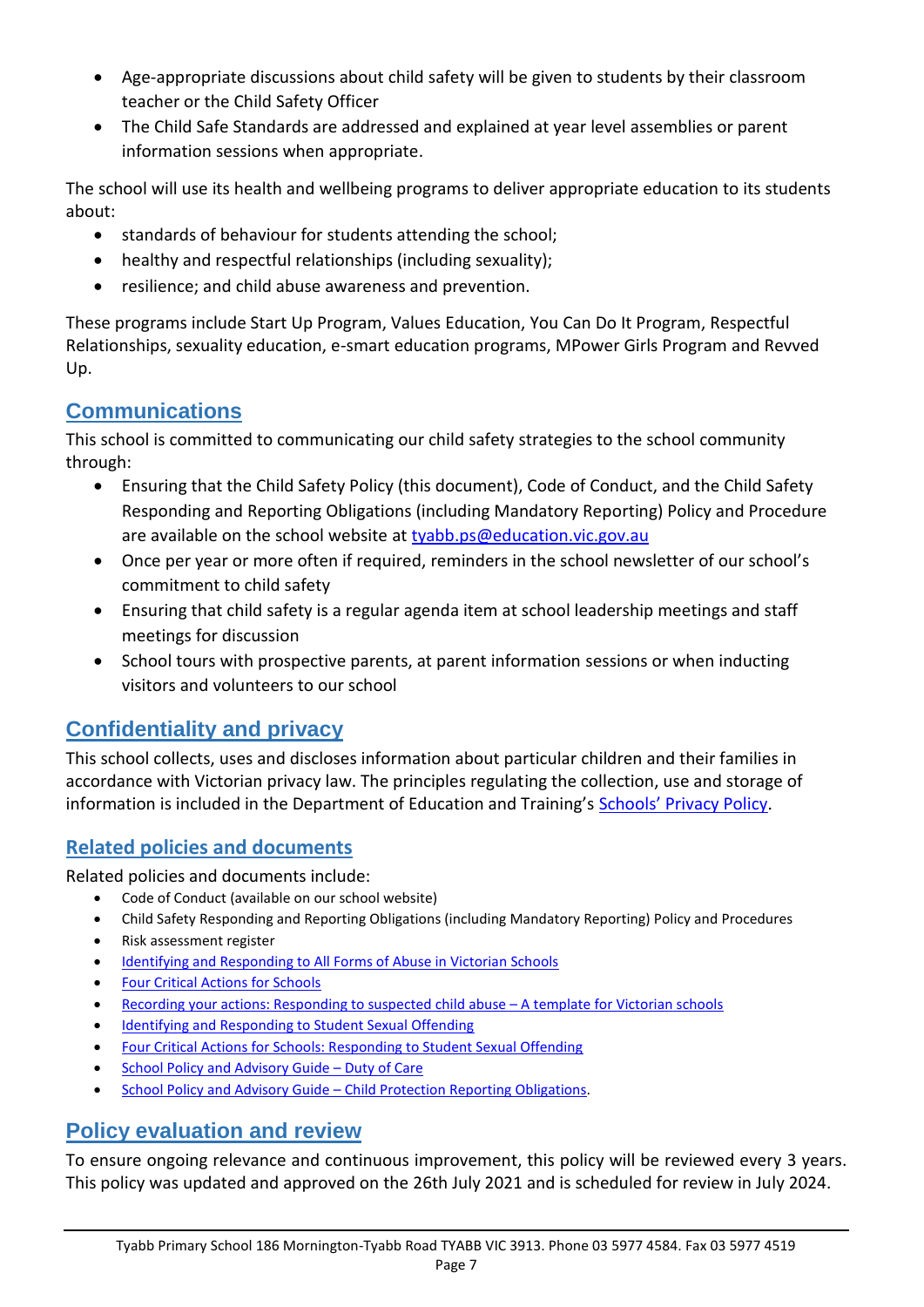## **APPENDIX ONE: CHILD SAFE DEFINITIONS**

#### **Definitions**

A full list of definitions for Ministerial Order No. 870 is available at [www.vrqa.vic.gov.au/childsafe.](http://www.vrqa.vic.gov.au/childsafe) **Child abuse** includes:

Any act committed against a child involving:

- a sexual offence or,
- an offence under section 49B(2) of the *Crimes Act 1958* (grooming).

The infliction, on a child, of:

- physical violence or,
- serious emotional or psychological harm.
- Serious neglect of a child.

**Child-connected work** means work authorised by the school governing authority and performed by an adult in a school environment while children are present or reasonably expected to be present.

**Child safety** encompasses matters related to protecting all children from child abuse, managing the risk of child abuse, providing support to a child at risk of child abuse, and responding to incidents or allegations of child abuse.

#### **Mandatory Reporter**

Teachers registered to teach or who have permission to teach pursuant to the Education and Training Reform Act 2006 (Vic). Principals of government and non government schools. Registered medical practitioners, nurses and all members of the police force. Registered psychologists.

**School environment** means any physical or virtual place made available or authorised by the school governing authority for use by a child during or outside school hours, including:

- a campus of the school,
- online school environments (including email and intranet systems),
- other locations provided by the school for a child's use (including, without limitation, locations used for school camps, sporting events, excursions, competitions, and other events).

#### **School staff** means:

in a government school, an individual working in a school environment who is:

- employed under Part 2.4 of the *Education and Training Reform Act 2006* (ETR Act) in the government teaching service or,
- employed under a contract of service by the council of the school under Part 2.3 of the ETR Act or,
- a volunteer or a contracted service provider (whether or not a body corporate or any other person is an intermediary).

in a non-government school, an individual working in a school environment who is:

- directly engaged or employed by a school governing authority,
- a volunteer or a contracted service provider (whether or not a body corporate or any other person is an intermediary),
- a minister of religion.

## **School governing authority** means:

The proprietor of a school, including a person authorised to act for or on behalf of the proprietor; OR The governing body for a school (however described), as authorised by the proprietor of a school or the ETR Act; or The principal, *as authorised* by the proprietor of a school, the school governing body, or the ETR Act.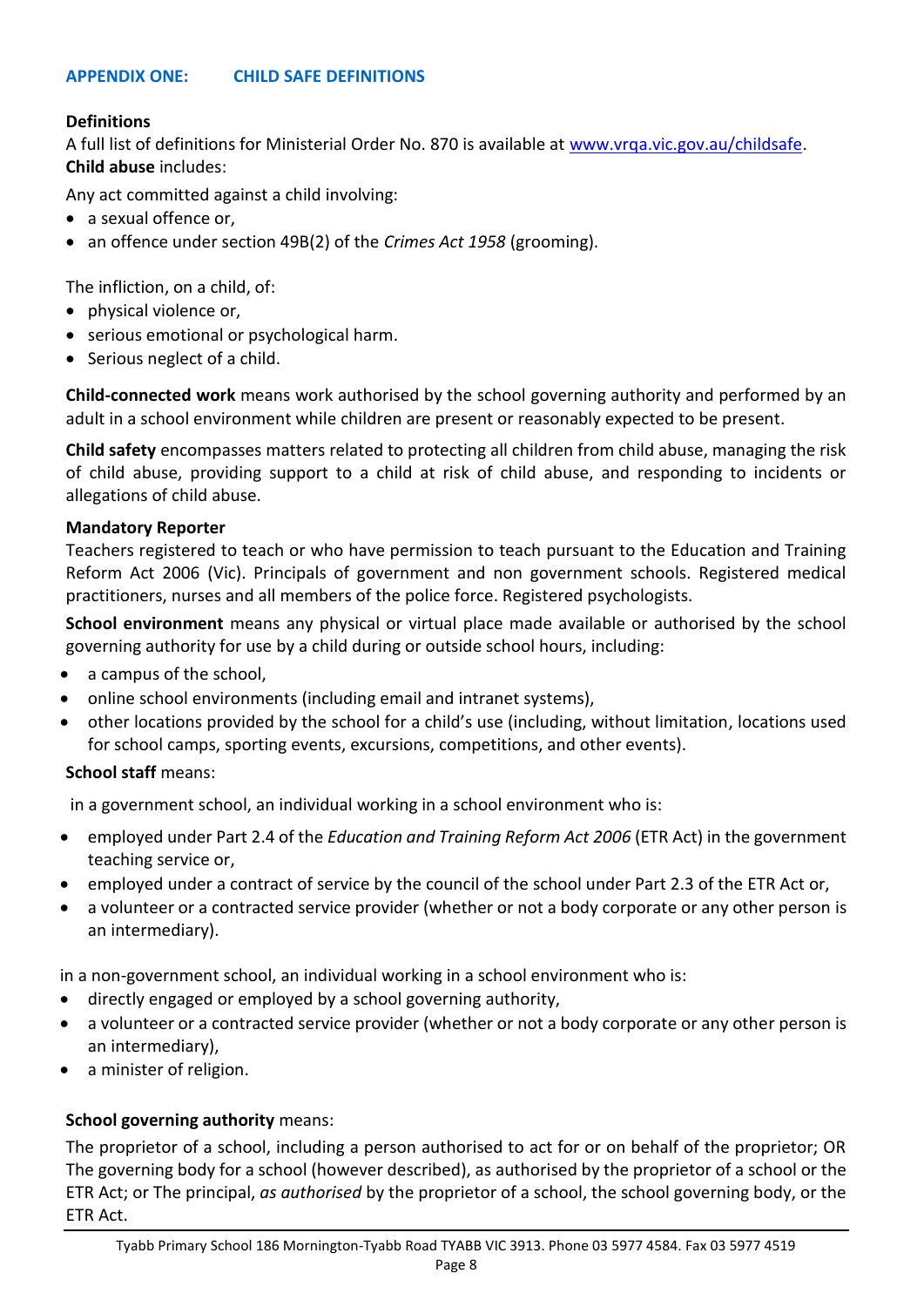#### **APPENDIX TWO: TYABB PRIMARY SCHOOL**

#### **CHILD SAFETY CODE OF CONDUCT**

Tyabb Primary School is committed to the safety and wellbeing of children and young people. Our school community recognises the importance of, and a responsibility for, ensuring our school is a safe, supportive and enriching environment which respects and fosters the dignity and self-esteem of children and young people, and enables them to thrive in their learning and development.

This Code of Conduct aims to promote child safety in the school environment, protect children and reduce any opportunities for child abuse or harm to occur. It also assists in understanding how to avoid or better manage risky behaviours and situations. It is intended to complement child protection legislation, Department policy, school policies and procedures and professional standards, codes or ethics as these apply to staff and other personnel. Our code of conduct has been developed in consultation with the school community and takes into consideration the interests of school staff and the needs of all children at Tyabb Primary School.

The Principal and school leaders of Tyabb Primary School will support the implementation and monitoring of the Code of Conduct, and will plan, implement and monitor arrangements to provide inclusive, safe and orderly schools and other learning environments. The Principal and school leaders of Tyabb Primary School will also provide information and support to enable the Code of Conduct to operate effectively.

All staff, contractors, volunteers and any other members of the school community involved in child connected work are required to comply with the Code of Conduct by observing expectations for appropriate behaviour below. The Code of Conduct applies in all school situations, including school camps, excursions and in the use of digital technology and social media.

#### **Acceptable behaviours**

**As staff, volunteers, contractors, and any other member of the school community involved in childrelated work individually, we are responsible for supporting and promoting the safety of children by:**

- adhering to our school's child safe policy and upholding our commitment to child safety at all times,
- taking all reasonable steps to protect children from abuse,
- treating students and families in the school community with respect both within the school environment and outside the school environment as part of normal social and community activities.
- ensuring relationships take place within boundaries of respect and professionalism,
- listening and responding to the views and concerns of children, particularly if they are telling you that they or another child has been abused or are worried about their safety or the safety of another child,
- promoting the cultural safety, participation and empowerment of Aboriginal children (for example, by never questioning an Aboriginal child's self-identification),
- promoting the cultural safety, participation and empowerment of children with culturally and/or linguistically diverse backgrounds (for example, by having a zero tolerance of discrimination),
- promoting the safety, participation and empowerment of children with a disability (for example, during personal care activities),
- ensuring as far as practicable that adults are not left alone with a child,
- reporting any allegations of child abuse to the Principal or Child Safety Officer/s and ensure any allegation be reported to the police or child protection,
- ensuring that the student(s) are protected from harm quickly if child abuse is suspected,
- understanding and complying with all reporting or disclosure obligations ( including mandatory reporting) as they relate to protecting children from harm or abuse.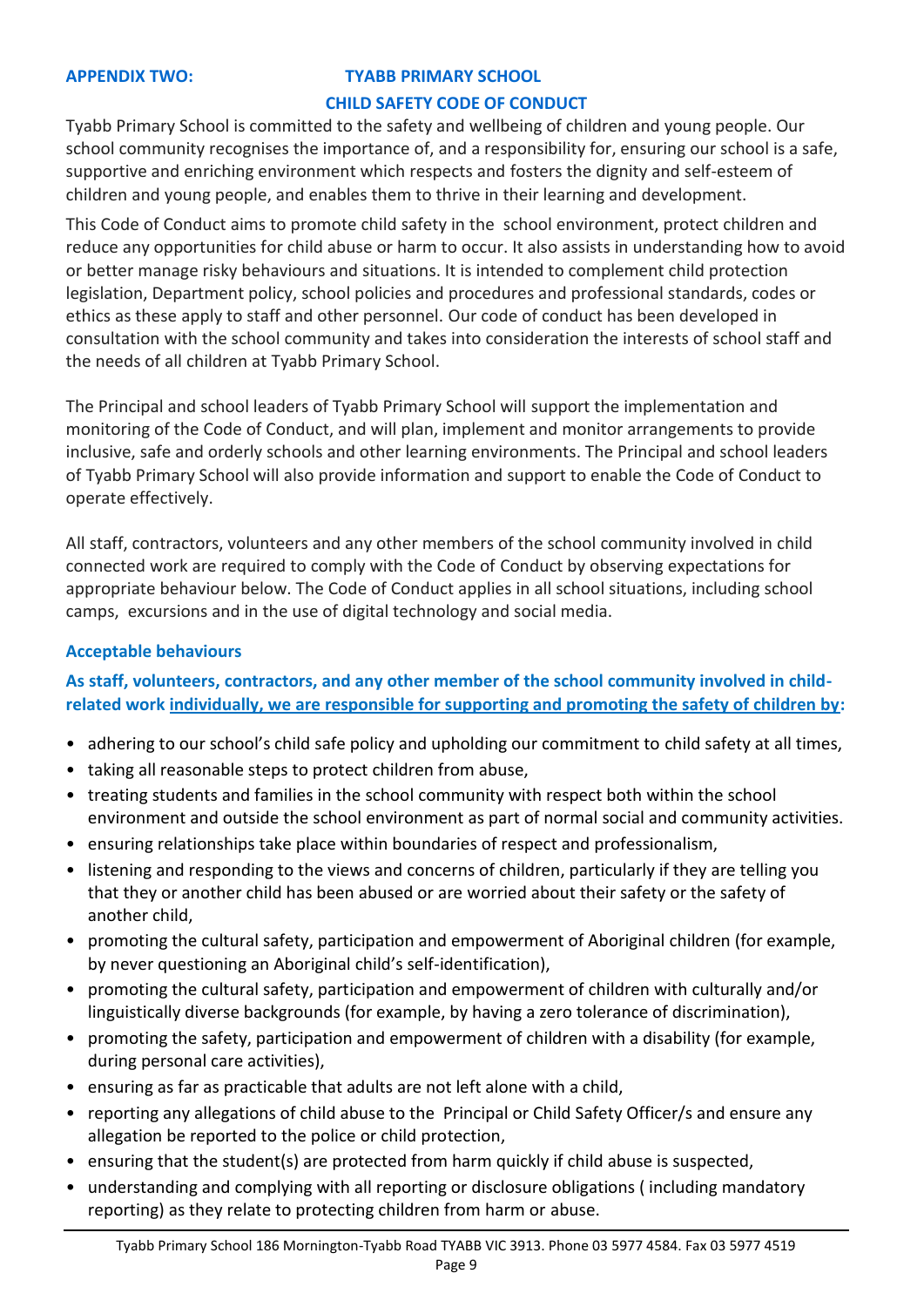#### **Unacceptable behaviours**

## **As staff, volunteers, contractors, and any other member of the school community involved in child-related work we must not:**

- ignore or disregard any suspected or disclosed child abuse,
- ignore behaviours by other adults towards students when they appear to be overly familiar or inappropriate,
- develop any 'special' relationships with children that could be seen as favouritism or amount to grooming behaviour,
- exhibit behaviours or engage in activities with students which may be interpreted as abusive and not justified by the educational, therapeutic or service delivery context,
- engage in open discussions of a mature or adult nature in the presence of children, this includes the use of inappropriate language,
- discuss content of an intimate nature or use sexual innuendo with students, except where it occurs relevantly in the context of parental guidance, delivering the education curriculum or a therapeutic setting
- use their position to intimidate, bully, humiliate, threaten, coerce or undermine children,
- express personal views on cultures, race, religion or sexuality in the presence of children,
- discriminate against any child, including because of age, gender, race, culture, religion, vulnerability, sexuality, ethnicity or disability,
- have one to one contact with a child/student outside of school without parent consent. In the case of professional or voluntary services with a child/student, all **staff must** seek parental consent and the approval of school's leadership. Accidental contact, such as seeing people in the street, is appropriate,
- communicate directly with a student through personal or private contact channels (including by social media, email, instant messaging, texting etc) except where that communication is reasonable in all the circumstances, related to school work or extra-curricular activities or where there is a safety concern or other urgent matter
- store images of children, gathered as a result of their work, on personal equipment,
- photograph or video a child in a school environment without the consent of the parent or guardian, unless in accordance with the Tyabb Primary School Photographing, Filming and Recording policy. This policy allows parents/carers to take photos and record their own children during school activities. If other children are in the photo or recording, we request that parents/carers only do so for their own personal use and do not publish/distribute the images in any form, including via text/email or social media, without the prior consent of persons whose children also appear in the images.
- work with children whilst under the influence of alcohol or illicit drugs,
- consume alcohol or illicit drugs at school or at school events in the presence of children.

## **If you believe a child is at immediate risk of abuse phone 000.**

This Code of Conduct was updated and approved by School Council on the 26<sup>th</sup> July 2021 and is scheduled for review in July 2024.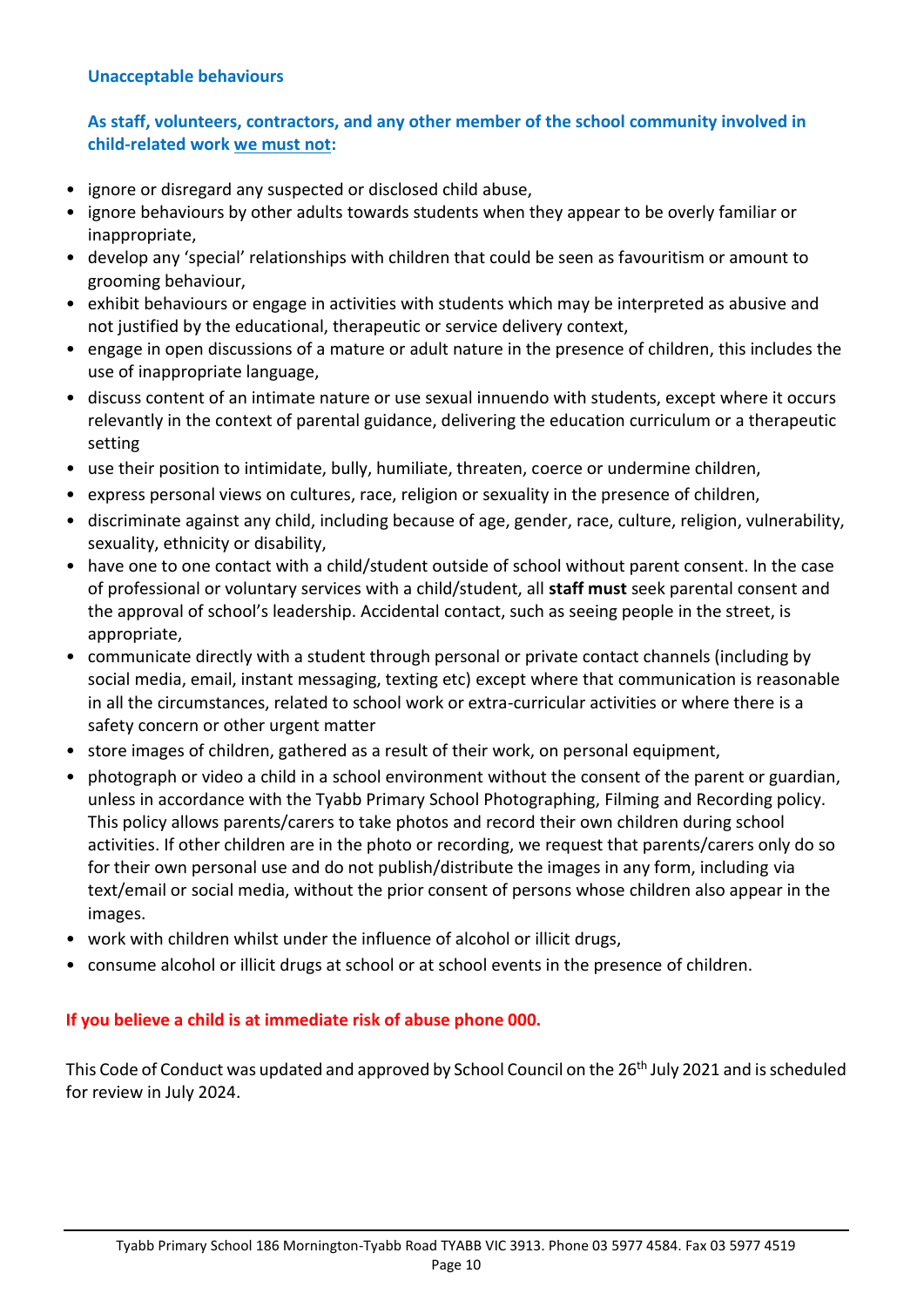## **TYABB PRIMARY SCHOOL CHILD SAFETY CODE OF CONDUCT**

#### **SIGNED STATEMENT OF COMMITMENT**

By observing these standards you acknowledge your responsibility to immediately report any breach of this code to Tyabb Primary School's Child Safety Officer (Assistant Principal) or Principal.

**If you believe a child is at immediate risk of abuse phone 000.**

I agree to adhere to this Code of Conduct:

Name: ……………………………….............

Signature: ……………………………………

Date: ……………………………………........